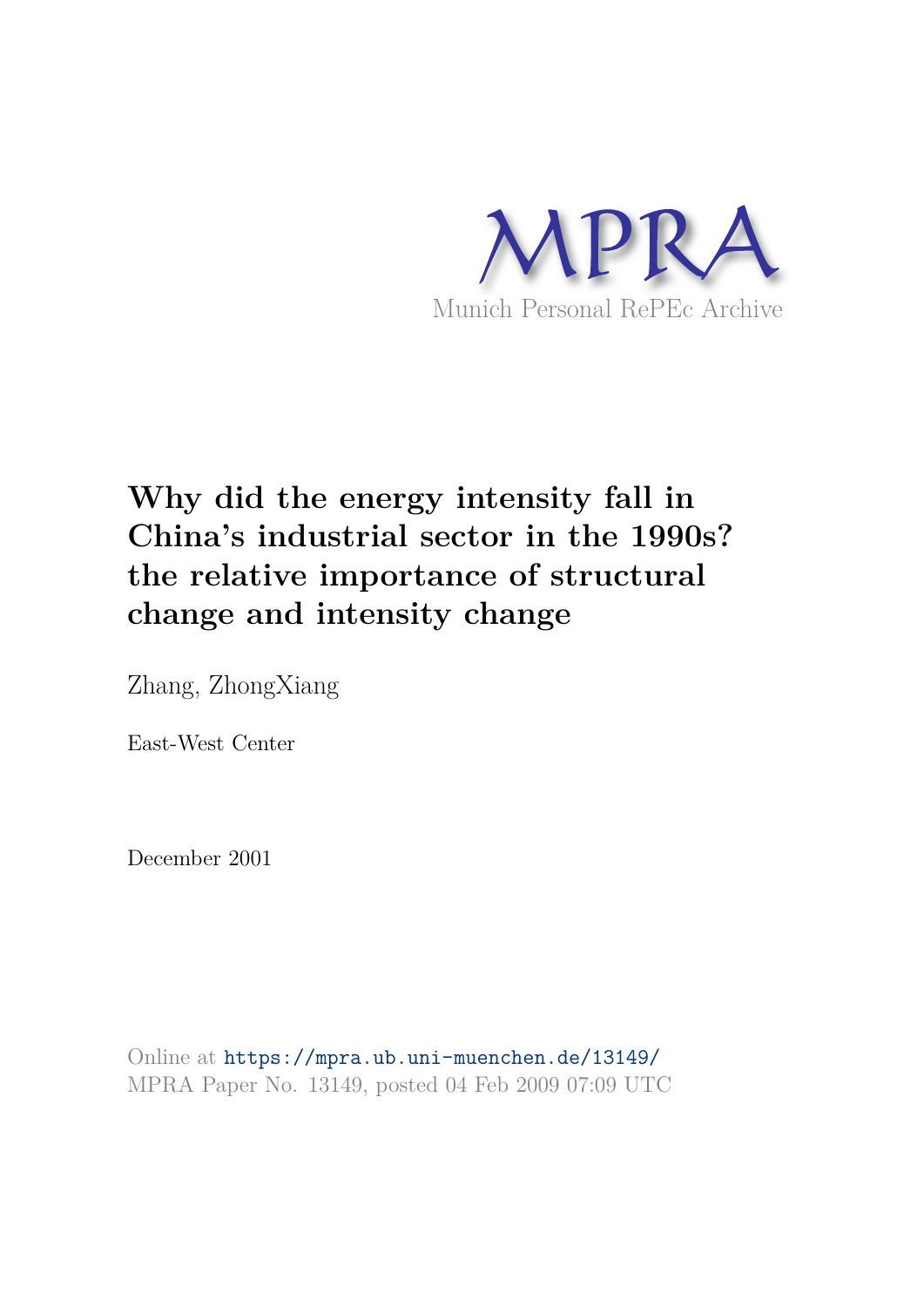# **Why Did the Energy Intensity Fall in China's Industrial Sector in the 1990s? The Relative Importance of Structural Change and Intensity Change**

ZhongXiang Zhang (张中祥) Research Program East-West Center 1601 East-West Road Honolulu, HI 96848-1601 USA Tel: +1-808-944 7265 Fax:+1-808-944 7298 Email: ZhangZ@EastWestCenter.org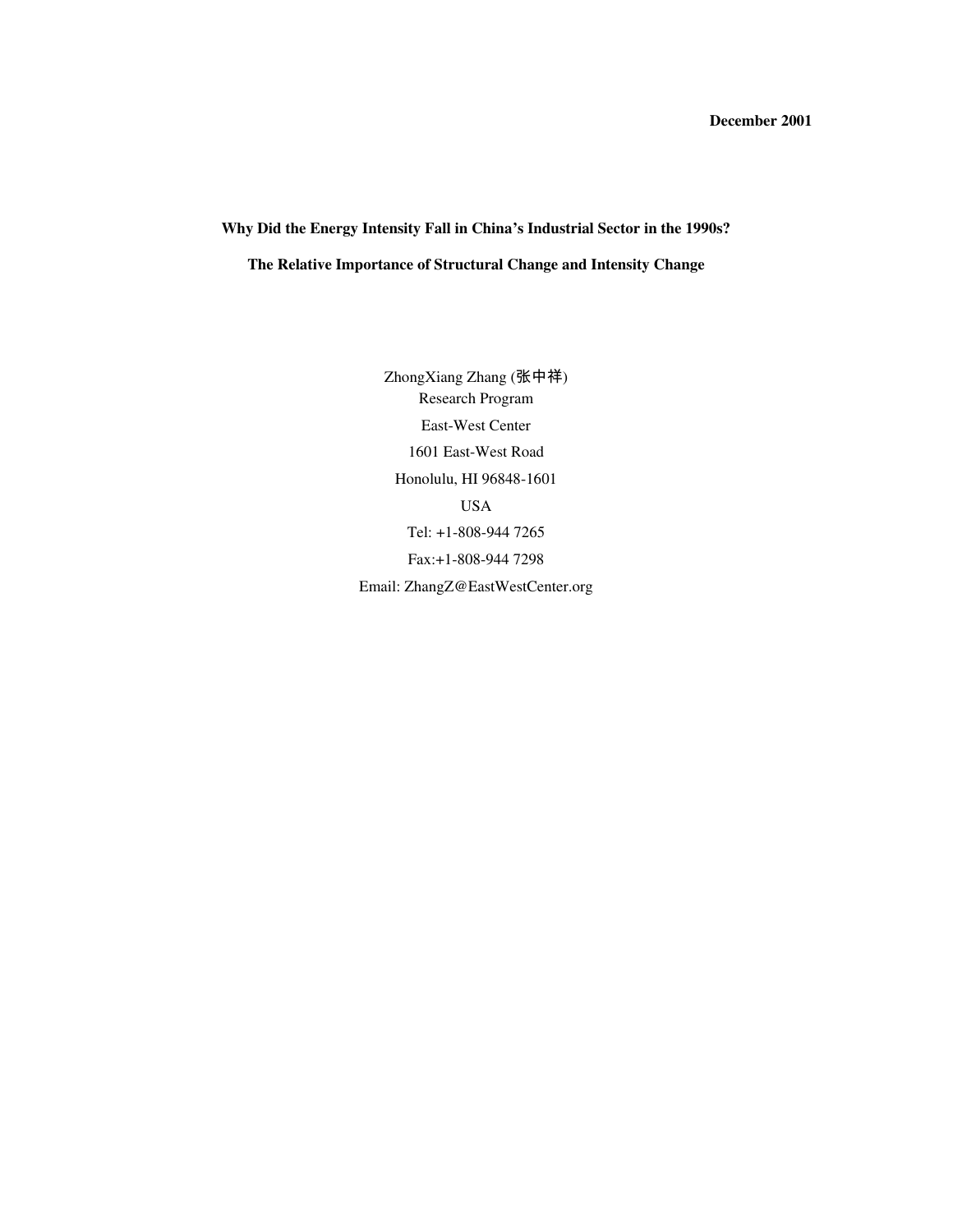# **Abstract**

 There have been a variety of studies investigating the relative importance of structural change and real intensity change to the change in China's energy consumption in the 1980s. However, no detailed analysis to date has been done to examine whether or not the increased energy efficiency trend in the 1980s still prevailed in the 1990s. This article has filled this gap by investigating the change in energy consumption in China's industrial sector in the 1990s, based on the data sets of value added and end-use energy consumption for the 29 industrial subsectors and using the newly proposed decomposition method of giving no residual. Our results clearly show that the overwhelming contributor to the decline in industrial energy use in the 1990s was the decline in real energy intensity, indicating that the trend of real energy intensity declines in the 1980s at the 2-digit level was still maintained in the 1990s. This conclusion still holds even if we lower the growth rate dramatically in line with the belief that the growth rate of China's GDP may be overestimated.

*JEL classification:* Q43; Q48

*Keywords:* China, energy, structural change, energy intensity change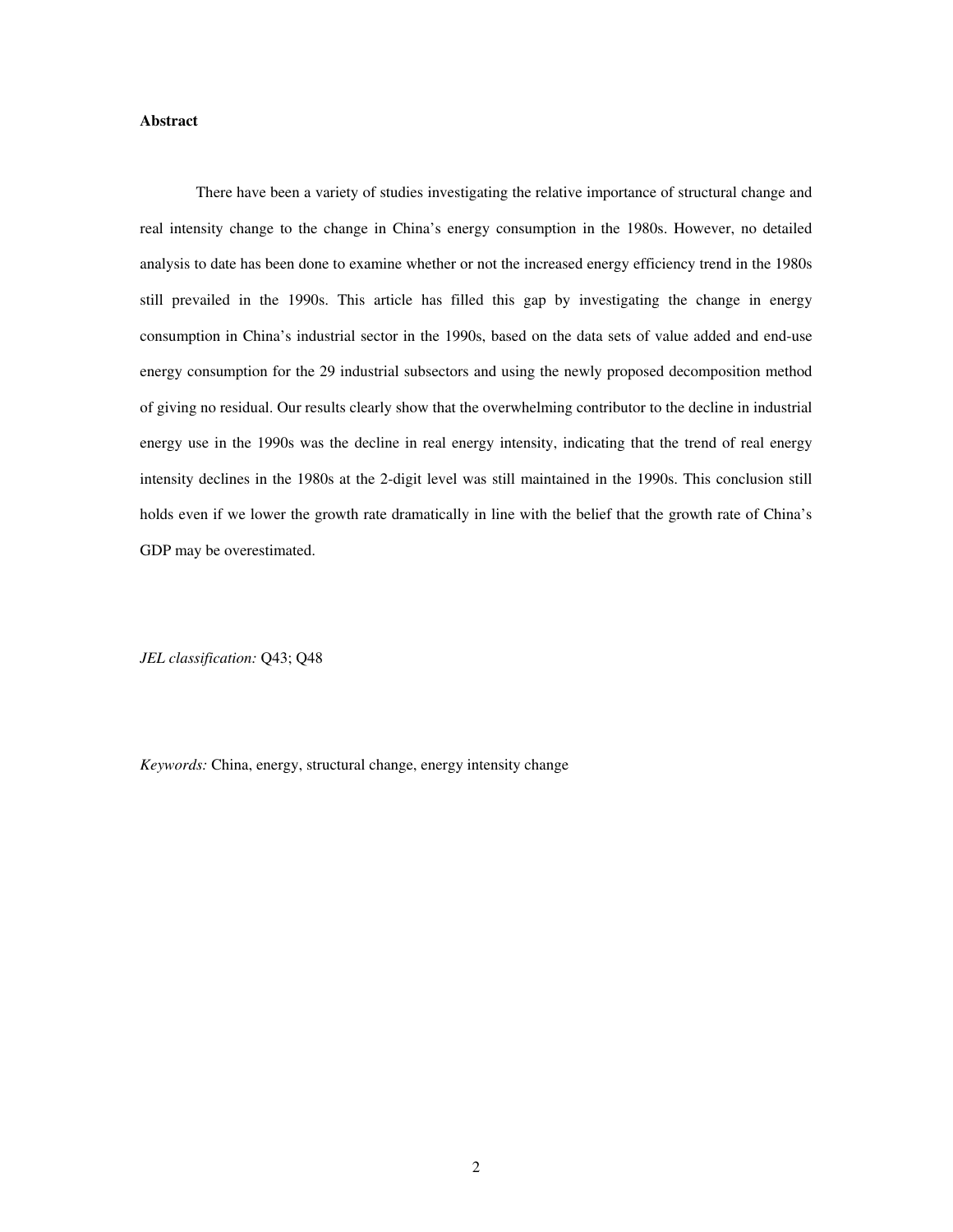# **1. Introduction**

 Since launching its open-door policy and economic reform in late 1978, China has experienced spectacular economic growth, with its gross domestic product (GDP) growing at the average annual rate of about 9.7% over the period 1980-2000. In the meantime, by implementing a series of policies and measures towards energy conservation (Zhang, 2000), China has cut its energy consumption per unit of GDP by about three quarters since 1980 (or in half since 1990) (see Figure 1). This achievement corresponds to an income elasticity of energy consumption of 0.34 and to an annual saving rate of 5.25% (Calculated based on the data from State Statistical Bureau (2002)). As shown in Table 1, most developing countries at China's income level have the income elasticity of energy consumption well above one, suggesting that their energy consumption grows much faster than does the GDP.<sup>[1](#page-3-0)</sup> This clearly indicates that China's achievement is rarely accomplished in countries at this level of development.

Table 1

 $\overline{a}$ 

Growth rates of GDP and energy consumption, and the income elasticity of energy consumption among different economies, 1980-1994

|                               | Annual growth<br>of GDP $(\%)$ | Annual growth of<br>energy consumption $(\%)$ | Income elasticity of<br>energy consumption |
|-------------------------------|--------------------------------|-----------------------------------------------|--------------------------------------------|
| Low-income economies          | 2.5                            | 3.3                                           | 1.32                                       |
| China                         | 11.0                           | 4.5                                           | 0.41                                       |
| India                         | 5.2                            | 6.3                                           | 1.21                                       |
| Upper-middle-income economies | 2.5                            | 3.9                                           | 1.56                                       |
| High-income economies         | 2.8                            |                                               | 0.39                                       |

\* Excluding China and India. *Source:* Zhang (2000).

<span id="page-3-0"></span> $1$  The income elasticity of energy consumption is defined as the change in energy consumption divided by the change in economic growth. As shown in Table 1, the income elasticity of energy consumption in China is quite low by international standards. In addition to energy conservation, there might be other three possible explanations. First, the growth rate of China's GDP is overestimated, as discussed in the later section. Second, the growth of energy consumption is underestimated. China's primary energy production and consumption statistics are usually revised in the year after their first appearance. In the widely publicized nationwide campaign to close down small coal mines, it is likely that even the revised coal production statistics may undercount actual coal output, thus leading to not fully counting the "missing supply" in China's statistics on coal consumption as a result of re-opening the closed mines (Sinton, 2001; U.S. Embassy in China, 2001). Third, quantitative restrictions have kept energy consumption from rising as would otherwise have occurred (Zhang, 2000). Drawing on the analysis of rationing by Neary and Roberts (1980), the quantitative restrictions act like an implicit energy tax levied at rates varying with use and fuel. Generally speaking, households face a higher implicit tax than industrial users, and oil and natural gas are taxed at a higher rate than coal.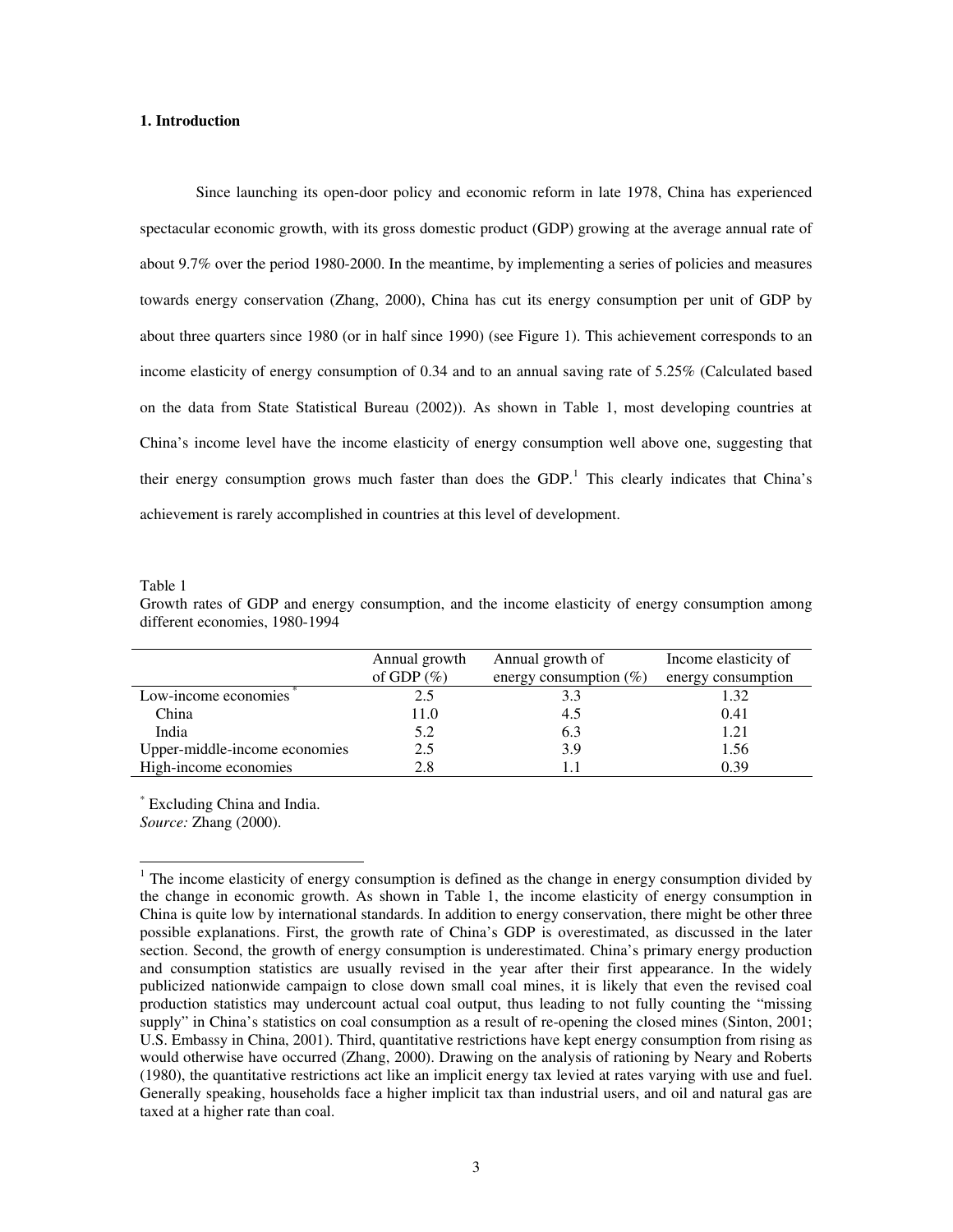

Figure 1

 The question then arises of what are the causes of this fall in energy use. Published work on this topic has expressed dissenting views. Based on the input-output tables in 1981 and 1987 for China, Lin and Polenske (1995) conducted a structural decomposition analysis to explain China's energy use changes between 1981 and 1987. They found that, relative to 1981, all the energy savings in China in 1987 can be attributed to energy efficiency improvements. Based on China's input-output tables in 1987 and 1992 and using the procedure similar to that used by Lin and Polenske, Garbaccio *et al*. (1999) concluded that the fall in energy use during 1987-92 was due mostly to a fall in real energy intensity. Using a Laspeyres decomposition method and based on three different sets of energy consumption and gross output value data, Sinton and Levine (1994) examined the relative roles of structural shift and real intensity change in

Energy intensity of China's GDP measured in tons of coal equivalent (tce) per US\$ 1000 in 1980 prices *Sources:* Drawn based on the data from State Statistical Bureau (1992, 1998b, 2002).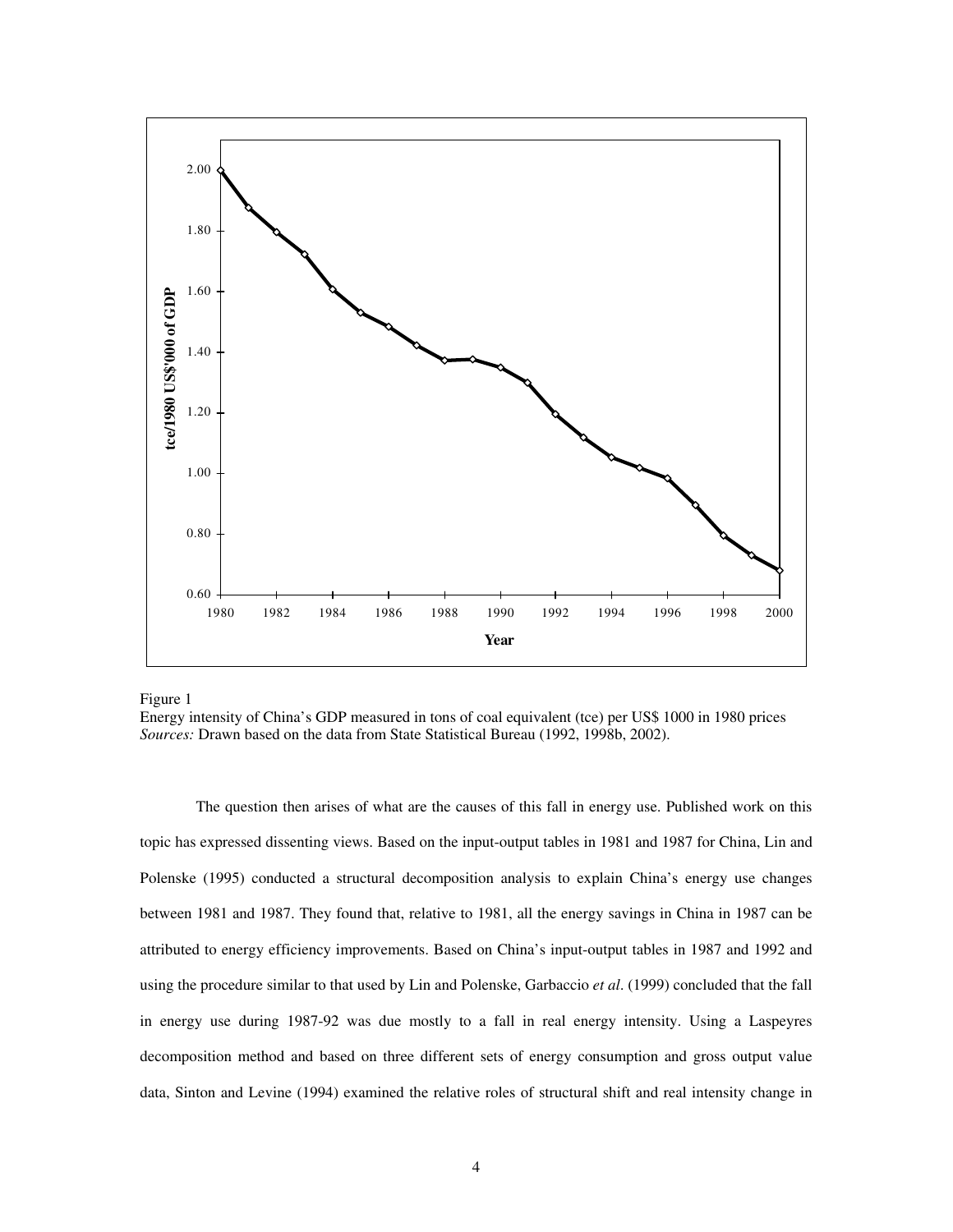China's industrial sector between 1980 and 1990. They found that real intensity change accounted for 85% of the country's overall industrial intensity change for the period 1980-90. In contrast with the above studies suggesting that such a fall in energy use has been attributed mainly to the decline in real energy intensity, Smil (1990) and Kambara (1992) have argued that structural shifts away from more energyintensive industrial subsectors to less energy-intensive industrial ones have been the major causal factor.

 To ascertain the relative importance of structural change and intensity change is important not only because it provides policy makers with the energy impact of the policies that have been implemented, but also because a good understanding of this issue helps to improve the credibility of future projections for energy demand and energy-related emissions. This article aims to examine this disagreement by investigating the relative importance of structural change and real intensity change to the change in energy consumption in China's industrial sector. There are at least two reasons for choosing the industrial sector for our study. First, in China, industry is the dominant energy-consuming sector. As shown in Figure 2, although on average 40.6% of China's GDP originated from the industrial sector from 1990 to 2000, it accounted for as high as 67.8% of the country's total end-use energy consumption. Because the industrial sector is critical for the past and future energy consumption, a deeper understanding of how energy consumption evolves in the sector is very important in formulating future policy. Second, the data at fine level of disaggregation are available for the sector. This makes it possible to calculate how much of the fall in the total industrial energy use is due to structural shifts within the subsectors and how much to changes in real energy intensity.

 This study differs from previous analyses in two important aspects. First, previous work examined the relative contributions of structural change and real intensity change to energy savings in the 1980s or between 1987 and 1992, while our study examines their relative importance in the 1990s to see whether or not the increased energy efficiency trend in the 1980s still prevailed in the 1990s. Second, we have proposed a decomposition method different from the Laspeyres method or Divisia method commonly used by previous work. This proposed method gives no residual so that all of the observed change in industrial energy consumption can be explained.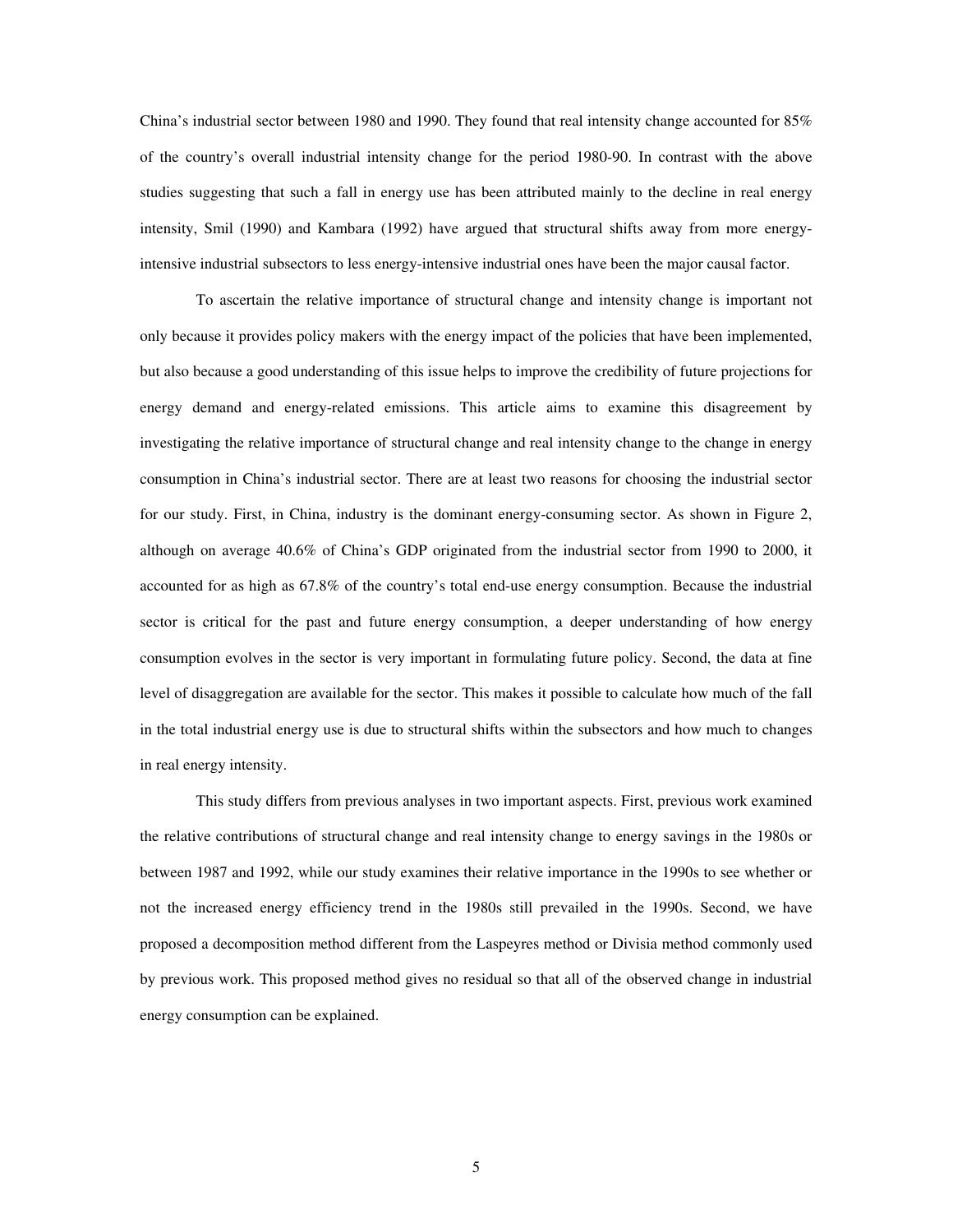

Figure 2

Shares of the industrial sector in China's GDP and total end-use energy consumption *Sources:* Drawn based on the data from State Statistical Bureau (1992, 1998b, 2001, 2002).

 This article is organised as follows. Section 2 describes the method to decompose the contributions of economic growth, structural change and real intensity change to the change in total energy consumption. Section 3 discusses the data used. Section 4 applies the decomposition method to analyse the changes in energy consumption in China's industrial sector from 1990 to 1997 and presents the results from such a analysis. Section 5 tests the sensitivity of the results to the adjustment of the output data. Finally, Section 6 offers concluding remarks.

# **2. Decomposition method**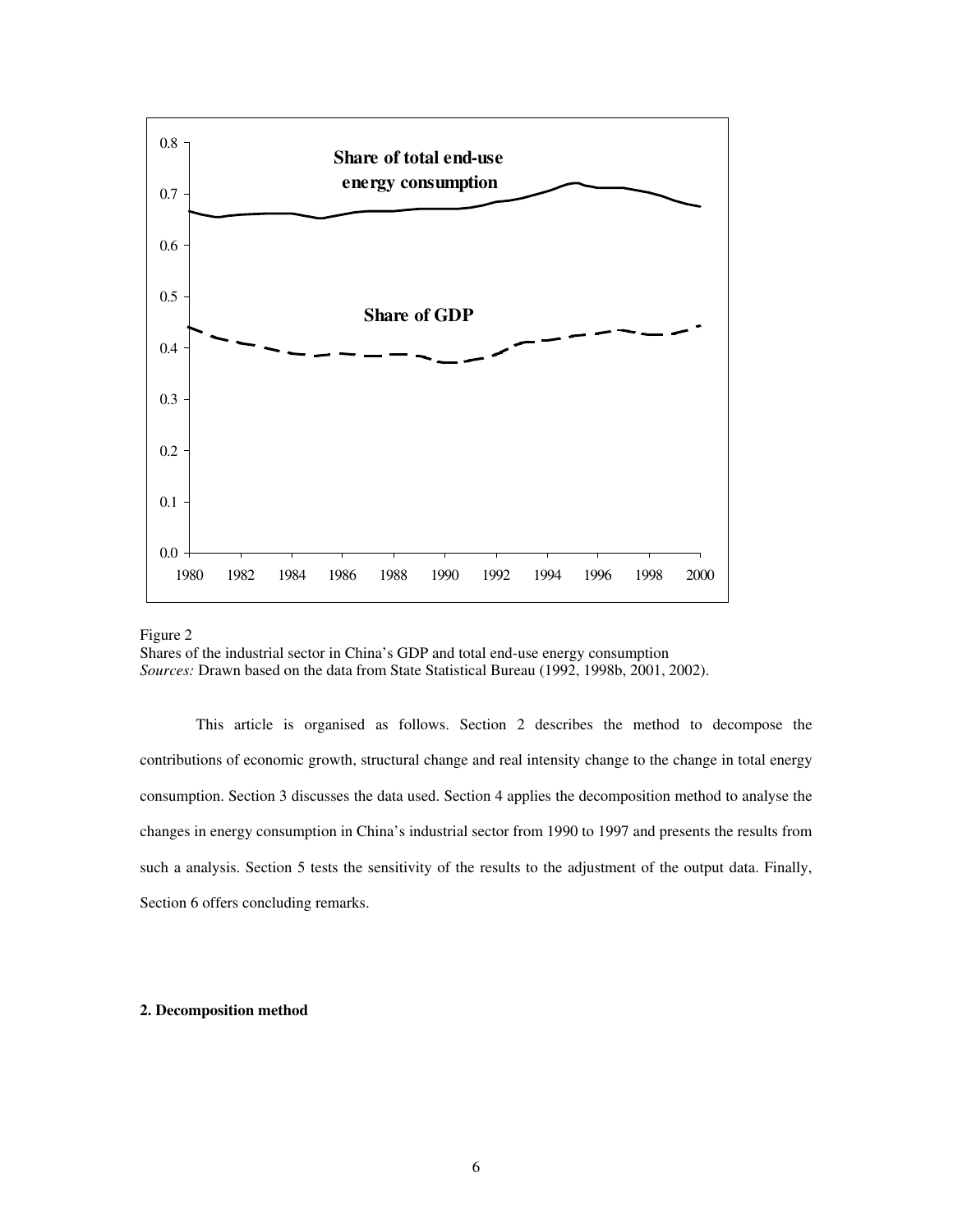Let  $E_o$  and  $E_t$  be total energy consumption in the industrial sector in year  $o$  and year  $t$ . The change in total industrial energy consumption between the two years,  $\Delta E_{tot} = E_t - E_o$ , is decomposed as follows:

$$
\Delta E_{\text{tot}} = \Delta E_{\text{out}} + \Delta E_{\text{str}} + \Delta E_{\text{int}} + R
$$

The first term Δ*Eout* on the right-hand side represents a change in energy consumption due to a change in aggregate production (output effect). The second term Δ*Estr* represents a change in energy consumption due to changes in composition of aggregate production (structural effect). If less energyintensive industrial subsectors grow faster than do more energy-intensive industrial ones, such a structural change will put the downward pressure on energy demand, thus resulting in lower growth rate of energy consumption than would otherwise have been the case. The third term Δ*Eint* shows a change in energy consumption due to changes in subsectoral energy intensities (intensity effect). Real energy intensity may decline as a result of the adoption of more efficient production technologies and energy management techniques, changes in product mix within and between subsectors, changes in product value as well as changes in the quality and mix of material and fuel inputs. This is the reason why we refer this effect to the intensity effect rather than the technological effect because it contains more than purely technological changes. The last term is a residual.

In decomposing the change in overall energy consumption, the Laspeyres method has been used extensively.<sup>[2](#page-7-0)</sup> Proposed by Park (1992), the method calculates changes in energy consumption with respect to a constant base year and has the following components:

$$
\Delta E_{out} = \sum_{i} Q_{i} s_{i,o} I_{i,o} - E_{o} = (Q_{t} - Q_{o}) \sum_{i} s_{i,o} I_{i,o}
$$

$$
\Delta E_{str} = \sum_{i} Q_{o} s_{i,t} I_{i,t} - E_{o} = Q_{o} \sum_{i} (s_{i,t} - s_{i,o}) I_{i,o}
$$

 $\overline{a}$ 

<span id="page-7-0"></span> $2$  The Laspeyres method and Divisia method are the two most commonly used decomposition methods. Studies that employed either of the two methods include Ang and Lee (1994), Boyd *et al*. (1987), Boyd *et al*. (1988), Howarth *et al*. (1991), and Liu *et al*. (1992). Howarth *et al*. (1991) show that the two methods of decomposing manufacturing energy use in eight OECD countries yield very similar results in terms of the relative importance of the driving force of aggregate energy intensity declines.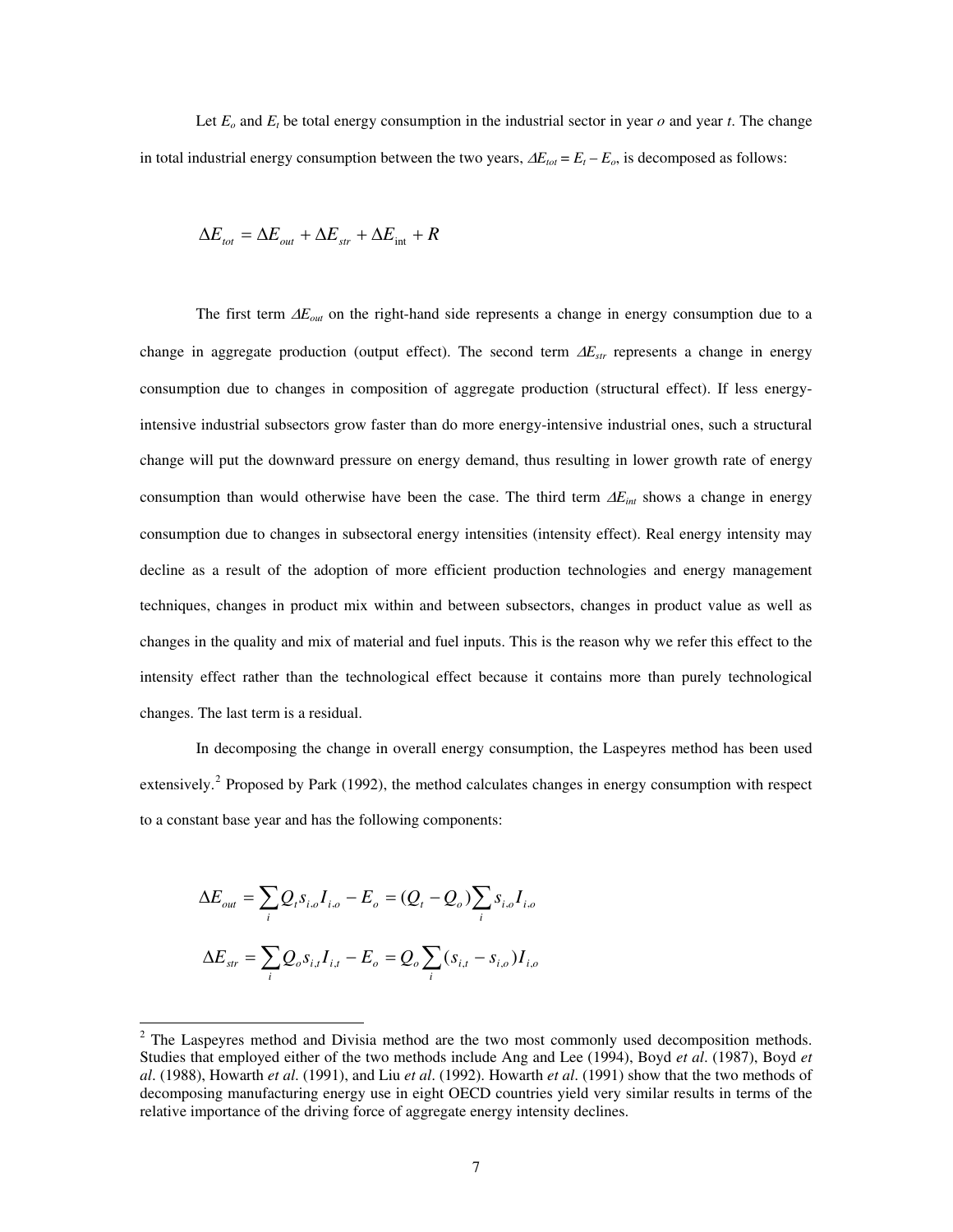$$
\Delta E_{\rm int} = \sum_{i} Q_o s_{i,o} I_{i,t} - E_o = Q_o \sum_{i} s_{i,o} (I_{i,t} - I_{i,o})
$$

where  $Q_o$  and  $Q_t$  are aggregate production in the industrial sector in year  $o$  and year  $t$ ,  $s_{i,o}$  and  $s_{i,t}$  are the *i*th industrial subsector's share of aggregate production in year  $o$  and year  $t$ , and  $I_{i,o}$  and  $I_{i,t}$  are energy intensity in each industrial subsector *i* in year *o* and year *t*.

The Laspeyres method is more easily interpreted. But the disadvantage of the method is that there is a residual, which is not equal to zero and generally increases as *t* increases (Howarth *et al*., 1991). This leaves part of the observed change in industrial energy consumption unexplained. For this reason, we propose a different decomposition method. By keeping the definition of the first term unchanged but redefining the last two terms, this proposed method is as easily interpreted as the Laspeyres method, but gives no residual.

In what follows, we start describing the proposed method by defining Δ*Estr* to represent a difference between what energy consumption would have been if each subsectoral output at year *t* had been produced at the energy intensity of year *o* and that if the aggregate production at year *t* had been composed in the same way at year *t* as at year *o* and had been produced at the energy intensity of year *o*. Define Δ*Eint* to represent a difference between the observed energy consumption and what energy consumption would have been if each subsectoral output at year *t* had been produced at the energy intensity of year *o*. Thus, we have

$$
\Delta E_{str} = \sum_{i} (Q_{i} s_{i,t} I_{i,o} - Q_{i} s_{i,o} I_{i,o}) = Q_{i} \sum_{i} (s_{i,t} - s_{i,o}) I_{i,o}
$$
  

$$
\Delta E_{int} = \sum_{i} (Q_{i} s_{i,t} I_{i,t} - Q_{i} s_{i,t} I_{i,o}) = Q_{i} \sum_{i} s_{i,t} (I_{i,t} - I_{i,o})
$$

 The proposed decomposition method gives no residual on the right-hand side. This can be illustrated as follows. Summing over the three terms, we have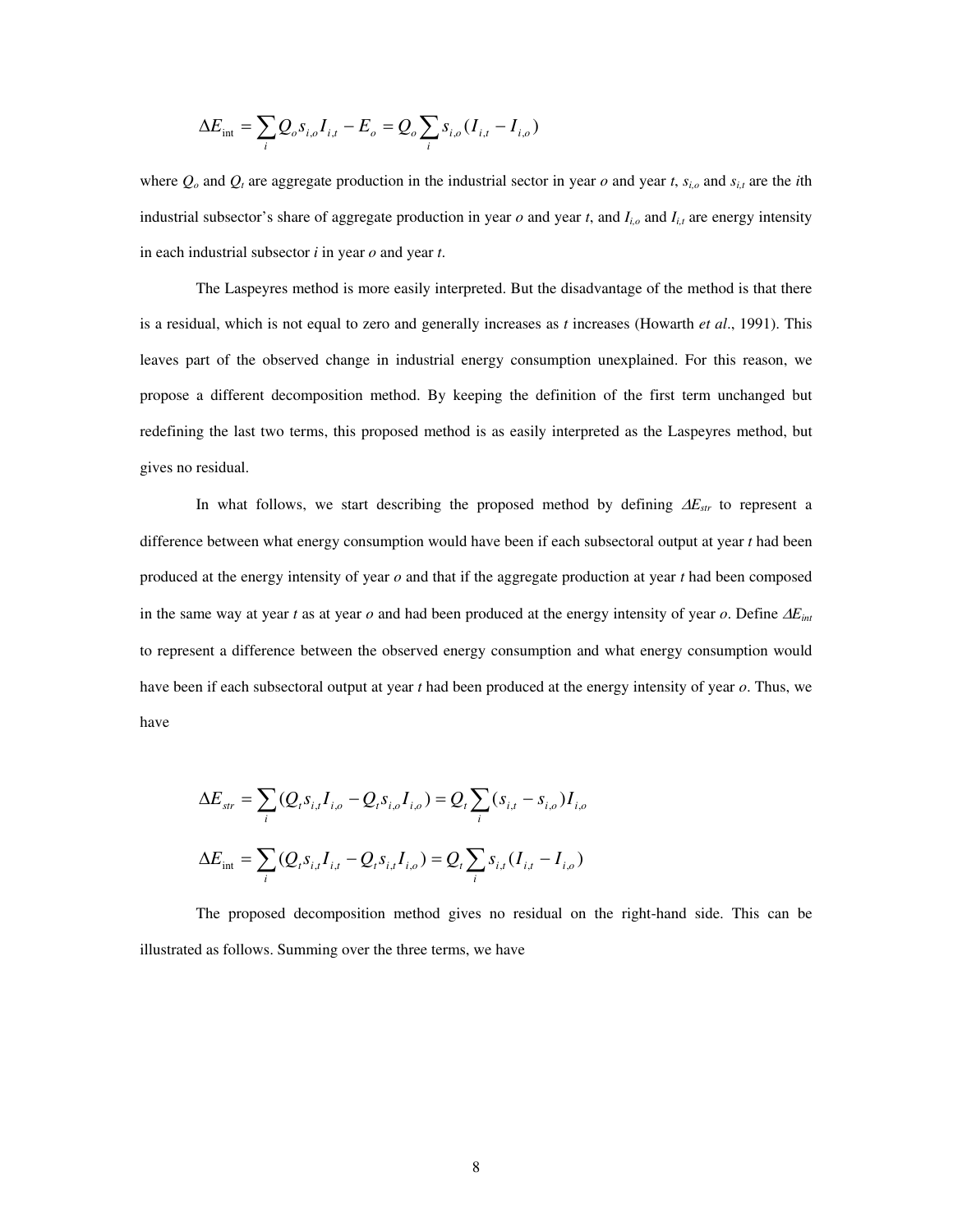$$
\Delta E_{out} + \Delta E_{str} + \Delta E_{int}
$$
\n
$$
= (Q_t - Q_o) \sum_i s_{i,o} I_{i,o} + Q_t \sum_i (s_{i,t} - s_{i,o}) I_{i,o} + Q_t \sum_i s_{i,t} (I_{i,t} - I_{i,o})
$$
\n
$$
= Q_t \sum_i s_{i,o} I_{i,o} - Q_o \sum_i s_{i,o} I_{i,o} + Q_t \sum_i s_{i,t} I_{i,o} - Q_t \sum_i s_{i,o} I_{i,o} + Q_t \sum_i s_{i,t} I_{i,t} - Q_t \sum_i s_{i,t} I_{i,o}
$$
\n
$$
= -Q_o \sum_i s_{i,o} I_{i,o} + Q_t \sum_i s_{i,t} I_{i,t} = -E_o + E_t = \Delta E_{tot}
$$

# **3. Sector disaggregation and data**

 $\overline{a}$ 

 The choice for a level of sector disaggregation is mainly dictated by the purpose of analysis and data availability. Ideally, the fine level of subsectoral detail is desirable in order to accurately disentangle the structural effect from the intensity effect. Sinton and Levine (1994) shows that as the level of subsectoral detail becomes finer, more intensity change becomes attributable to structural shift. Given that the effect of changes in product mix within and between subsectors is counted as the intensity effect, this should thus come as no surprise because a finer level of sector disaggregation is able to more accurately separate the effect from the intensity effect. But, in practice, the desire for a finer level of sector disaggregation is often restrained by data availability. This is certainly the case in China where the data for industrial value added and energy use are at roughly the 2-digit industry classification level.

 Unlike Huang (1993) and Sinton and Levine (1994) where gross output value is used as the output indicator, value added is used as the output indicator for this present study in order to avoid double accounting the value of intermediate goods.<sup>[3](#page-9-0)</sup> The data for value added in the industrial sector are disaggregated into 40 subsectors for the period 1991-92 and into 39 subsectors in 1999, the latest year in which detailed end-use energy consumption data in a consistent manner are available. The data for end-use energy consumption are disaggregated into 31 subsectors for the period 1991-96 and into 39 subsectors for

<span id="page-9-0"></span><sup>&</sup>lt;sup>3</sup> Gross output value measures all the output of the economy, regardless of to whom it is sold. Gross output value includes significant double accounting, because it reports output at every stage of production. For example, rubber is reported not only as rubber output, but also as part of tire output. It is again reported as part of bicycle output. There are two ways to avoid this double accounting in national accounts. One way is to measure value added to calculate only the new value that is added to the materials and services purchased as inputs. Another way is to measure final expenditures by reporting only what is ultimately sold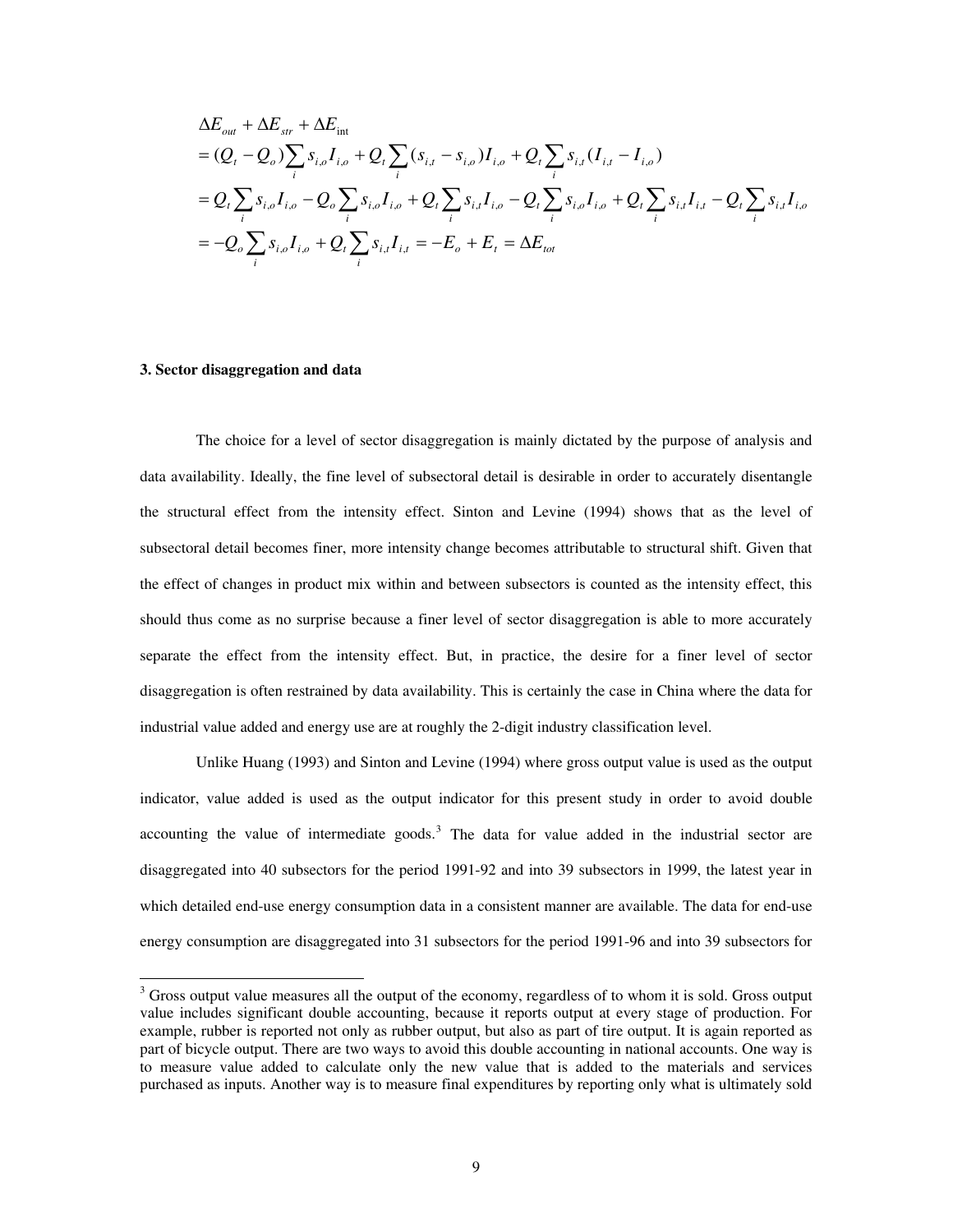the period 1997-99. For each subsector, the total end-use energy consumption is the sum of the standard coal equivalents of coal, oil, natural gas, hydropower and nuclear power consumed. Because the energy consumption data are not compatible with such an industrial subsector classification, reconciling the differences between the two data sets obliges us to disaggregate the industrial sector into 29 subsectors.

 For the years from 1991 to 1997, the data for value added at current prices for all independent accounting units at or above the township level in the industrial sector are collected and reported in the Chinese statistical yearbook. But from 1998 onwards, the data for value added at current prices are reported for all state-owned industrial enterprises plus the non-state-owned industrial enterprises with an annual sales revenue of over 5 million yuan (about US\$ 0.6 million).<sup>[4](#page-10-0)</sup> This change in the scope of enterprises covered in industrial statistics makes the data set for 1991-97 incomparable with the data set for 1998-99. To be consistent in data set, we are forced to only cover the period 1991-97 for our comparative data analysis. The corresponding yearly data for value added at current prices and energy consumption in each subsector are taken from the Chinese State Statistical Bureau (1993, 1994, 1995, 1996, 1998a, 1998b, 2001).

 In this study, we use 1991 as the base year. Price indices from 1991 to 1997 are disaggregated into 14 subsectors and are derived from the Chinese State Statistical Bureau (1998c). Because price indices are less disaggregated than the value added data, in converting 29-subsector value added at current prices into that in 1990 constant prices, the same price index is thus used for those subsectors that are further disaggregated from the same higher-level subsector.

1

for household consumption, government consumption, new investment and net sales to the rest of the world. In principle, these two methods should lead to the same accounting results (Keidel, 2001).

<span id="page-10-0"></span><sup>&</sup>lt;sup>4</sup> One of the major changes in industrial statistics since 1998 has been the switch from compiling detailed statistics on enterprises identified by an administrative criterion (located at or above the township level) to enterprises that exceed a fixed volume of sales revenue. This change makes it impossible to construct comparable time series data in the industrial sector using officially published industrial statistics. In addition, such a change into the size criterion has at least three implications. First, although all state-owned enterprises (SOEs) with independent accounting units are still included, non-SOEs with independent accounting units at or above the township level but with sales revenue of less than 5 million yuan are now excluded from the detailed industrial statistics. In the meantime, enterprises at the village level that meet the two requirements are now included. Second, all self-employed individuals, who were previously excluded from the detailed statistics through the administrative criterion, are now explicitly excluded, regardless of their size. Third, given that those enterprises included through the size criterion are likely to have trained accountants and more reliable bookkeeping, the change in the scope of coverage may improve the accuracy and reliability of the data collected and reported (Holz and Lin, 2001).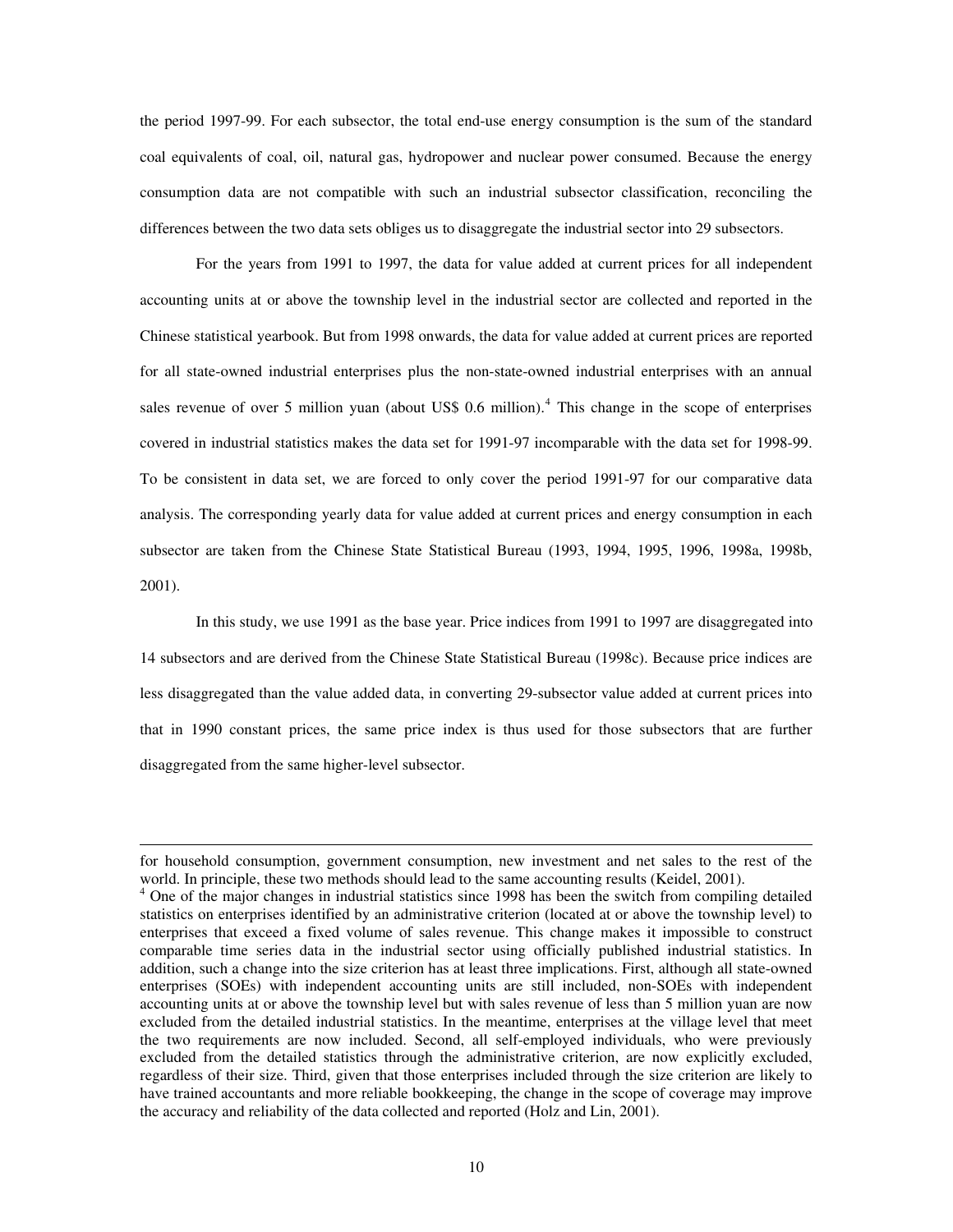# **4. The relative importance of structural change and intensity change**

 In this section, we will apply the above proposed decomposition method to analyse the changes in energy consumption in China's industrial sector from 1990 to 1997.

 In the 1990s, the industrial sector experienced spectacular growth. Accompanying the growth, the cumulative energy consumption in the industrial sector between 1991 and 1997 would increase by 2147.03 million tons of coal equivalent (Mtce), as shown in Table 2, provided that the production structure and energy intensity had remained unchanged. But, the actual cumulative energy consumption in the industrial sector during the period increased only by 1066.58 Mtce. Clearly, it is energy conservation that pushed the energy consumption during the period under review downward. Measured as the difference between the would-be and actual energy consumption, the accumulative energy savings between 1991 and 1997 amounted to 1080.45 Mtce.

#### Table 2

Changes in the cumulative industrial energy consumption from 1990 to 1997 (Mtce) $a$ 

| production structure |           | cumulative energy<br>consumption |
|----------------------|-----------|----------------------------------|
| $-132.16$            | $-948.29$ | $+1066.58$                       |
|                      |           | energy intensity                 |

<sup>a</sup> A positive sign indicates an increase in energy consumption; a negative sign indicates a decline.

 With respect to the breakdown of the contributions, our results show that 948.29 Mtce or 87.8% of the cumulative industrial energy savings for the period 1990-97 were attributed to real intensity change. Because this study and the above cited studies for the 1980s all use data at roughly the 2-digit industry classification level, this dominant role of intensity change clearly indicates that the trend of real energy intensity declines in the 1980s at the 2-digit level was still maintained in the 1990s.

 Figure 3 shows the results in more subsectoral detail. The lengths of the bars are in proportion to changes in cumulative energy consumption by each industrial subsector, with a negative sign indicating the contributions to energy savings and a positive sign indicating the increase in energy consumption.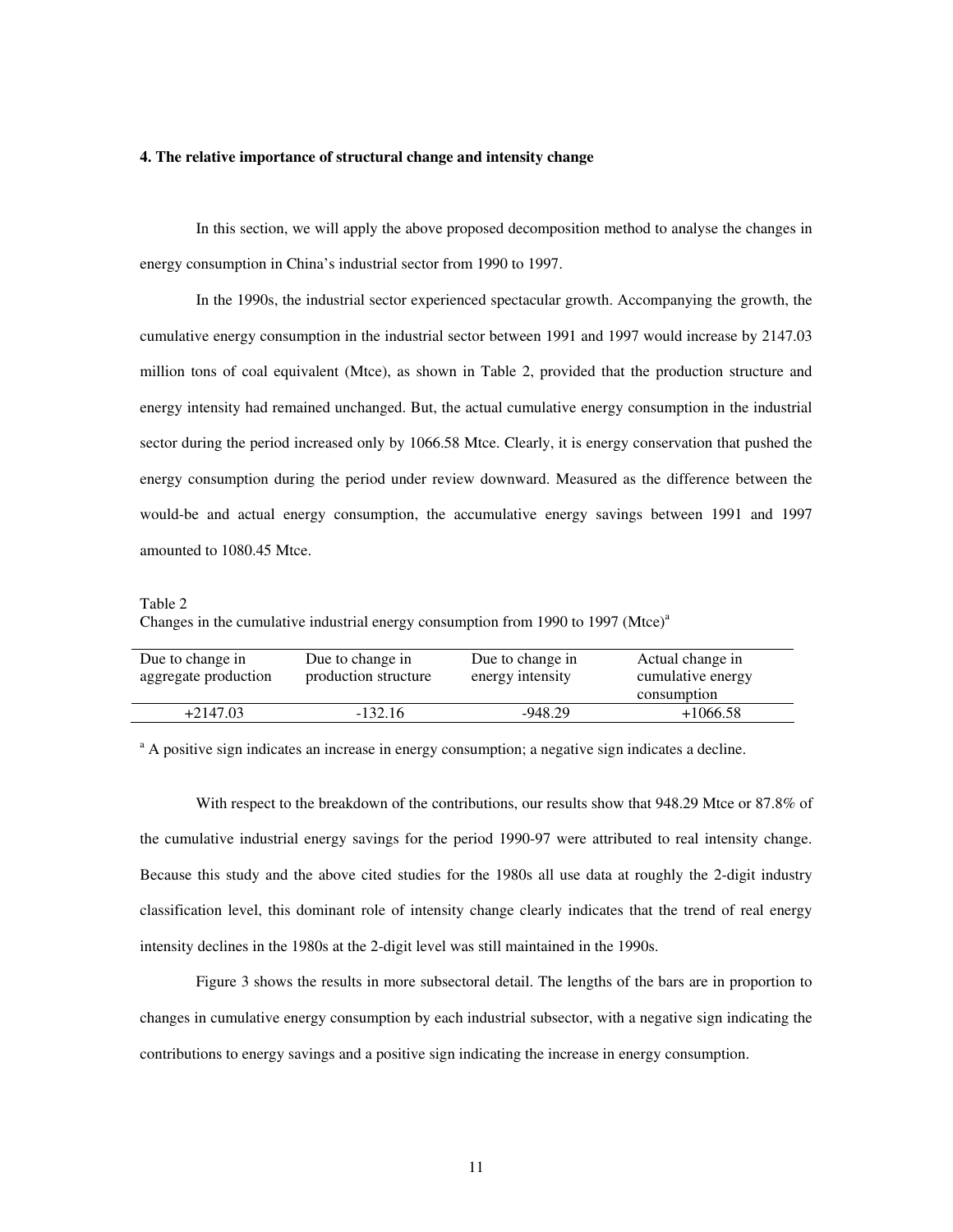



Changes in cumulative end-use energy consumption by each industrial subsector from 1991 to 1997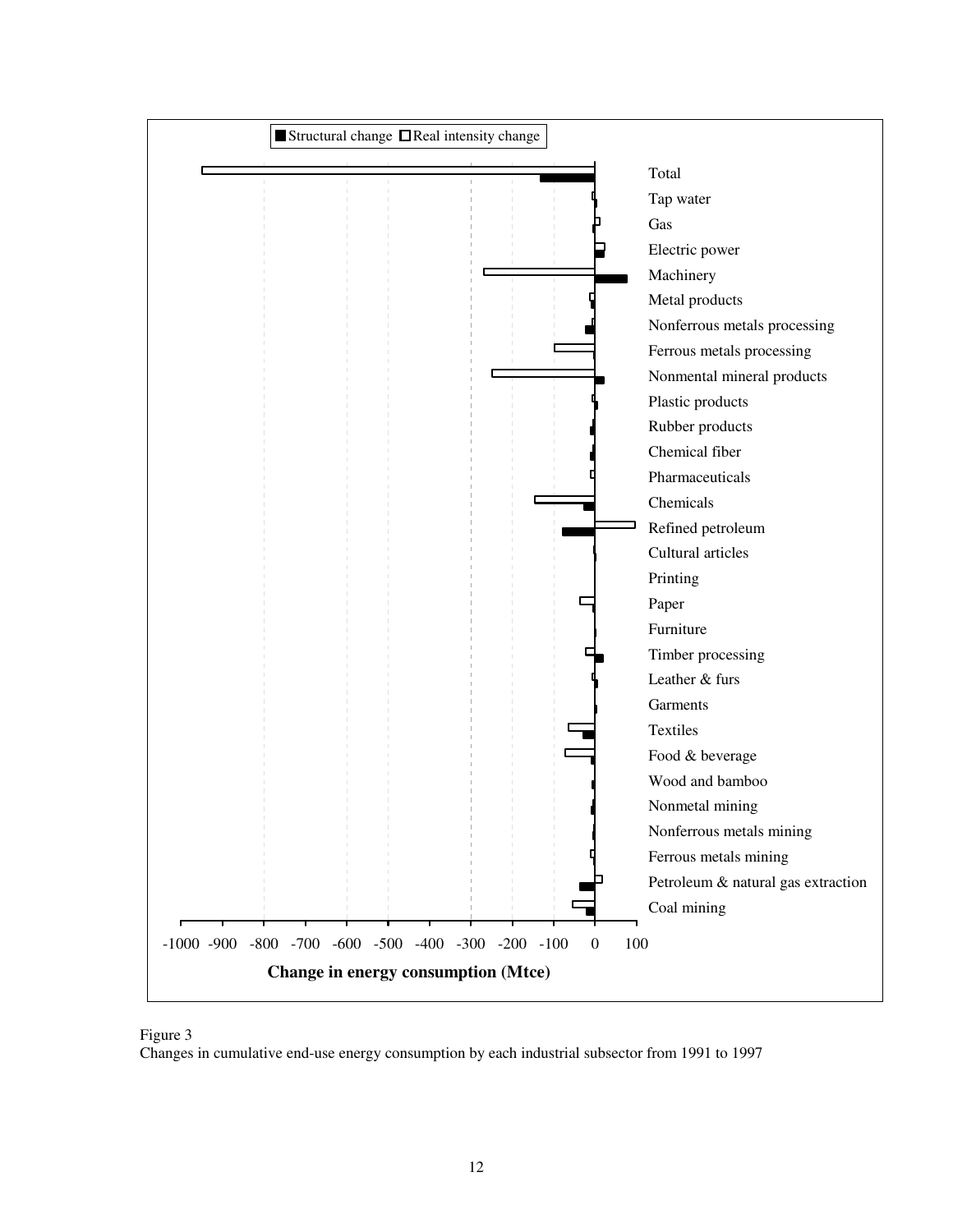# Table 3

Each industrial subsector's shares of total value added and cumulative end-use energy consumption from 1991 to 1997

|                                                                 | Average share | Share of       |
|-----------------------------------------------------------------|---------------|----------------|
|                                                                 | of total      | cumulative     |
|                                                                 | industrial    | end-use energy |
|                                                                 | value added   | consumption    |
|                                                                 | $(\%)$        | $(\%)$         |
| Coal mining and dressing                                        | 3.43          | 4.06           |
| Petroleum and natural gas extraction                            | 5.08          | 2.98           |
| Ferrous metals mining and dressing                              | 0.29          | 0.39           |
| Nonferrous metals mining and dressing                           | 0.66          | 0.59           |
| Nonmetal and other minerals mining and dressing                 | 0.97          | 0.71           |
| Logging and transport of wood and bamboo                        | 0.65          | 0.27           |
| Food, beverage and tobacco processing                           | 11.54         | 4.84           |
| Textile industry                                                | 6.84          | 4.04           |
| Garments and other fiber products                               | 2.29          | 0.31           |
| Leather, furs, down and related products                        | 1.23          | 0.26           |
| Timber processing, bamboo, cane, palm & straw products          | 0.66          | 0.42           |
| Furniture manufacturing                                         | 0.40          | 0.14           |
| Papermaking and paper products                                  | 1.52          | 2.43           |
| Printing and record medium reproduction                         | 0.92          | 0.21           |
| Cultural, educational and sports articles                       | 0.57          | 0.09           |
| Petroleum processing and coking                                 | 3.03          | 4.37           |
| Raw chemical materials and chemical products                    | 6.17          | 18.38          |
| Medical and pharmaceutical products                             | 1.94          | 1.14           |
| Chemical fiber                                                  | 1.27          | 1.33           |
| Rubber products                                                 | 1.11          | 0.77           |
| Plastic products                                                | 1.64          | 0.64           |
| Nonmental mineral products                                      | 6.11          | 14.78          |
| Smelting and pressing of ferrous metals                         | 7.18          | 18.60          |
| Smelting and pressing of nonferrous metals                      | 1.82          | 3.26           |
| Metal products                                                  | 2.72          | 1.19           |
| Machinery, electric equipment, electronic & other manufacturing | 22.96         | 8.10           |
| Electric power, steam and hot water production and supply       | 6.42          | 4.94           |
| Gas production and supply                                       | 0.07          | 0.25           |
| Tap water production and supply                                 | 0.50          | 0.54           |

*Sources:* Calculated based on the data from State Statistical Bureau (1993, 1994, 1995, 1996, 1998a, 1998b, 1998c, 2001).

As shown in Table 3, within the industrial sector, the chief energy using subsectors are ferrous metals, chemicals, nonmental mineral products, and machinery. Between 1991 to 1997, the four subsectors consumed 18.6%, 18.4%, 14.8% and 8.1% (59.9% in total) of the total end-use energy consumption in the industrial sector, respectively. From Figure 3, it can be seen that the machinery subsector exhibited the greatest reduction in energy consumption, accounting for 28.4% of the total reduction in industrial energy consumption due to decline in real energy intensity during the period 1991-97. Such a reduction is a result of the combined effects of decline in real energy intensity and the largest share (23% on average) of the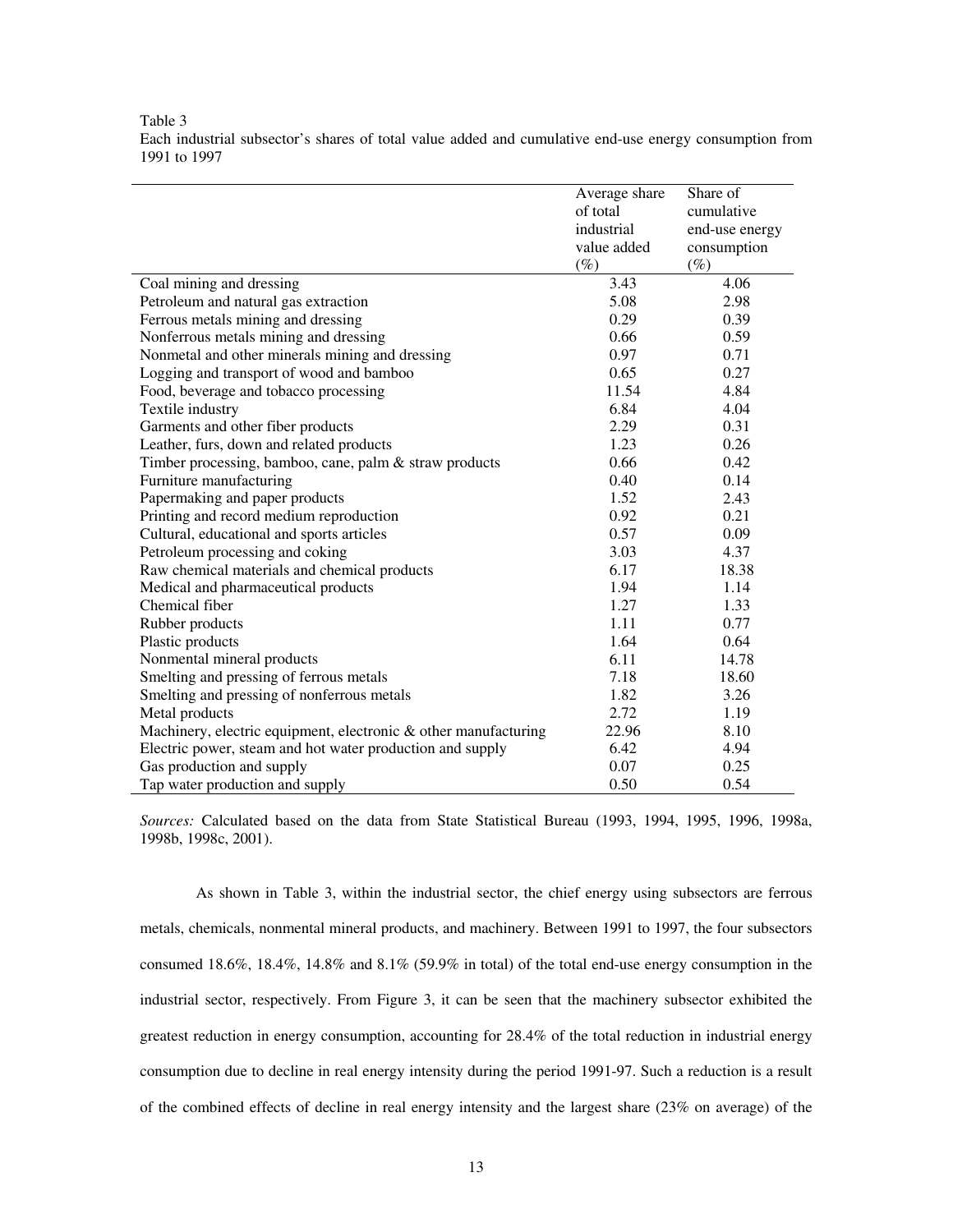subsector in the total industrial output (see Table 3). This is followed by the nonmental mineral products, chemicals, and ferrous metals subsectors. Real intensity declines in the last three subsectors contributed to 26.3%, 15.3% and 10.2% of the above total reduction. With 80.2% of the total occurring in the four subsectors, it is fair to say that real intensity declines in the four subsectors had kept industrial energy consumption from rising to 2147.03 Mtce as would otherwise have occurred.

# **5. The effects of an alternative lower growth rate**

-

 The credibility of China's statistics on economic growth has been an issue of concern for decades. It has been widely argued that China's statistical authorities underestimate China's GDP level and thus overestimate the GDP growth rate. Using a measurement technique closer to Western national accounting practice, Maddison (1997), for example, re-estimates China's GDP. He found that during the period 1952- 1978 China's GDP grew at an average annual rate of 4.4%, in comparison with the official rate of 6%. For the period 1978-1994, his estimate for the GDP growth rate is 7.4%, whereas the official growth figure is 9.8%. With China's statistical system switching from the Soviet Material Product System to the System of National Accounts in the late 1980s and early 1990s, the officially reported growth rate of GDP is expected to be close to the real growth rate. But some analysts (e.g., Rawski, 2001) have argued that the official growth rates in the 1990s even further deviated from the real growth rates. For example, Wang and Meng (2001) found that China's official GDP growth rate may have been overstated by 3.2% for the period 1992- 97, in comparison with the overstatement amounting to 1.3% for the period 1978-1991. Although the technical difficulties in statistical practices have played a part, they have argued the widespread falsification and exaggeration have been the major causal factor. On the other hand, in the recent interviews with Dr. Xu Xianchun<sup>[5](#page-14-0)</sup> and Prof. Ren Ruoen,<sup>[6](#page-14-1)</sup> the two authoritative persons, respectively inside and outside the National Bureau of Statistics, have defended that China's GDP statistics basically reflect the

<span id="page-14-1"></span><span id="page-14-0"></span><sup>&</sup>lt;sup>5</sup> "Are China's GDP Statistics Credible? Interview with Xu Xianchun at the National Bureau of Statistics", *Southern Weekends,* 1 August 2002, Available at http://finance.sina.com.cn/g/20020801/1206239196.html. <sup>6</sup> "The Authoritative Scholar Questions: Are Rawski's Assumptions about China's GDP Rational?", *Financial Times*, 14 May 2002, Available at http://finance.sina.com.cn/g/20020514/206472.html.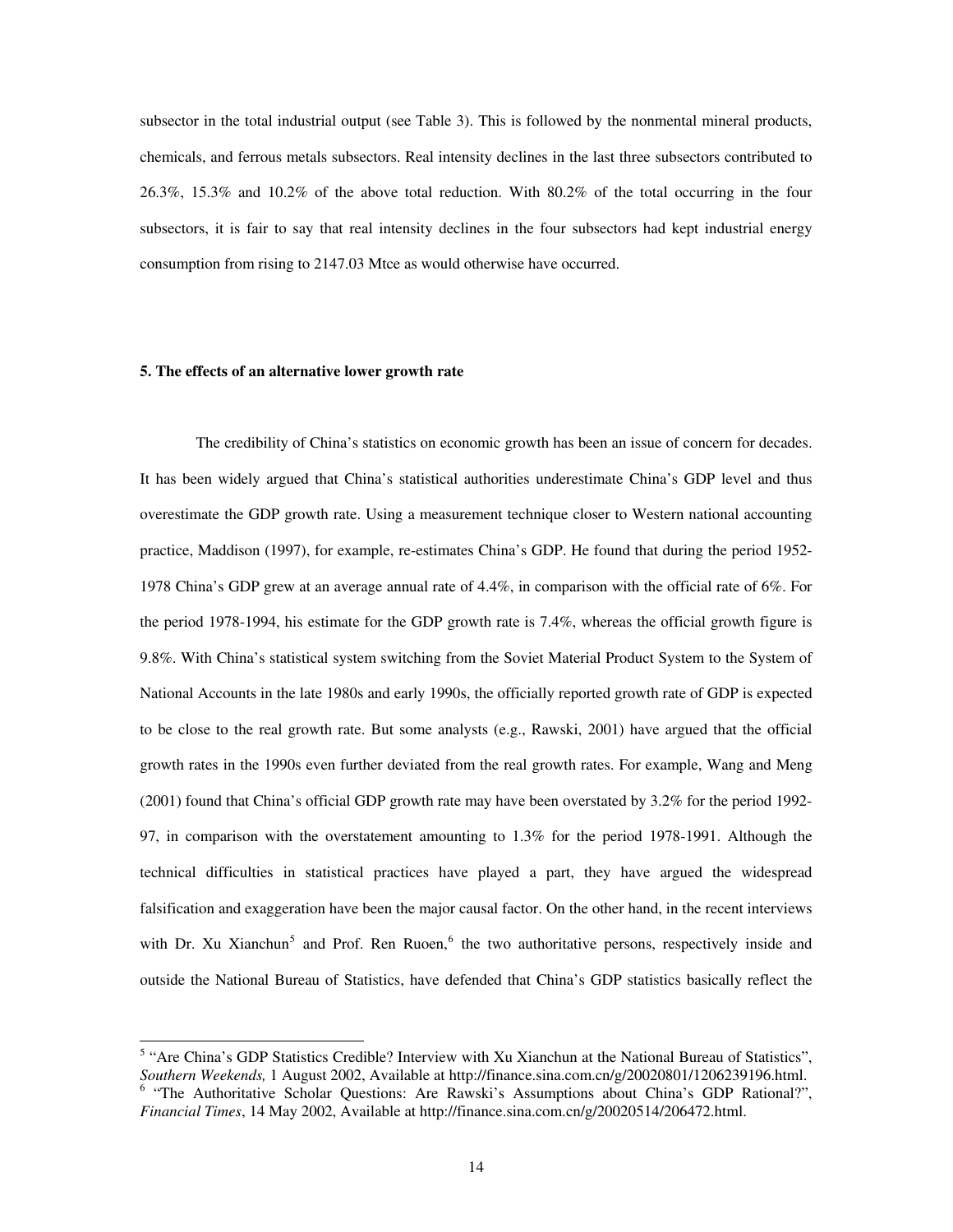real situation of economic development, although they recognize the need to further improve the present statistical system.

 To test the sensitivity of the above results to the output value, we lower the annual growth rate of GDP by 2% from 1991 to 1997. Provided that its share in GDP remains unchanged, the annual growth rate of each industrial subsector accordingly reduces by  $2\%$ .<sup>[7](#page-15-0)</sup> As would be expected from the assumed slow down of economic growth, the cumulative increases in energy consumption in the industrial sector between 1991 and 1997 would drop from 2147.03 Mtce in the above case of the high GDP growth rate to 1721.59 Mtce, as given in Table 4. Given the fact that the actual cumulative energy consumption in the industrial sector during the period remained unchanged, this implies that, in absolute terms, the cumulative contribution of energy conservation, which amounted to 655.01 Mtce, would be less than 1080.45 Mtce in the above case of the high GDP growth rate. In percentage terms, however, 82.1% of the cumulative energy savings in the industrial sector for the period 1990-97 were attributed to real intensity change. This clearly indicates that our above finding on the relative importance of structural change and real intensity change to the change in energy consumption in China's industrial sector is fairly robust to the adjustment of the output data.

Table 4

Changes in the cumulative industrial energy consumption associated with a lower GDP growth rate from 1990 to 1997 (Mtce)<sup>a</sup>

| Due to change in<br>aggregate production | Due to change in<br>production structure | Due to change in<br>energy intensity | Actual change in<br>cumulative energy<br>consumption |
|------------------------------------------|------------------------------------------|--------------------------------------|------------------------------------------------------|
| $+1721.59$                               | $-117.47$                                | $-537.54$                            | $+1066.58$                                           |

<sup>a</sup> A positive sign indicates an increase in energy consumption; a negative sign indicates a decline.

# **6. Conclusions**

<span id="page-15-0"></span><sup>&</sup>lt;sup>7</sup> There is a wide suspicion that the official rate of inflation for producer prices is understated because the official prices might not be the properly weighted average of plan and market prices, might have been misreported, or were not produced using a good sample of firms (Rawski, 1991; Garbaccio *et al*., 1999). Assuming that the official data for GDP and industrial subsector value added are correct, lowering the annual growth rate of each industrial subsector by 2% is equivalent to raising the annual rate of inflation of all industrial products by the same percentage in terms of the impacts on the energy consumption, although the reasons for the two adjustments are very different from each other.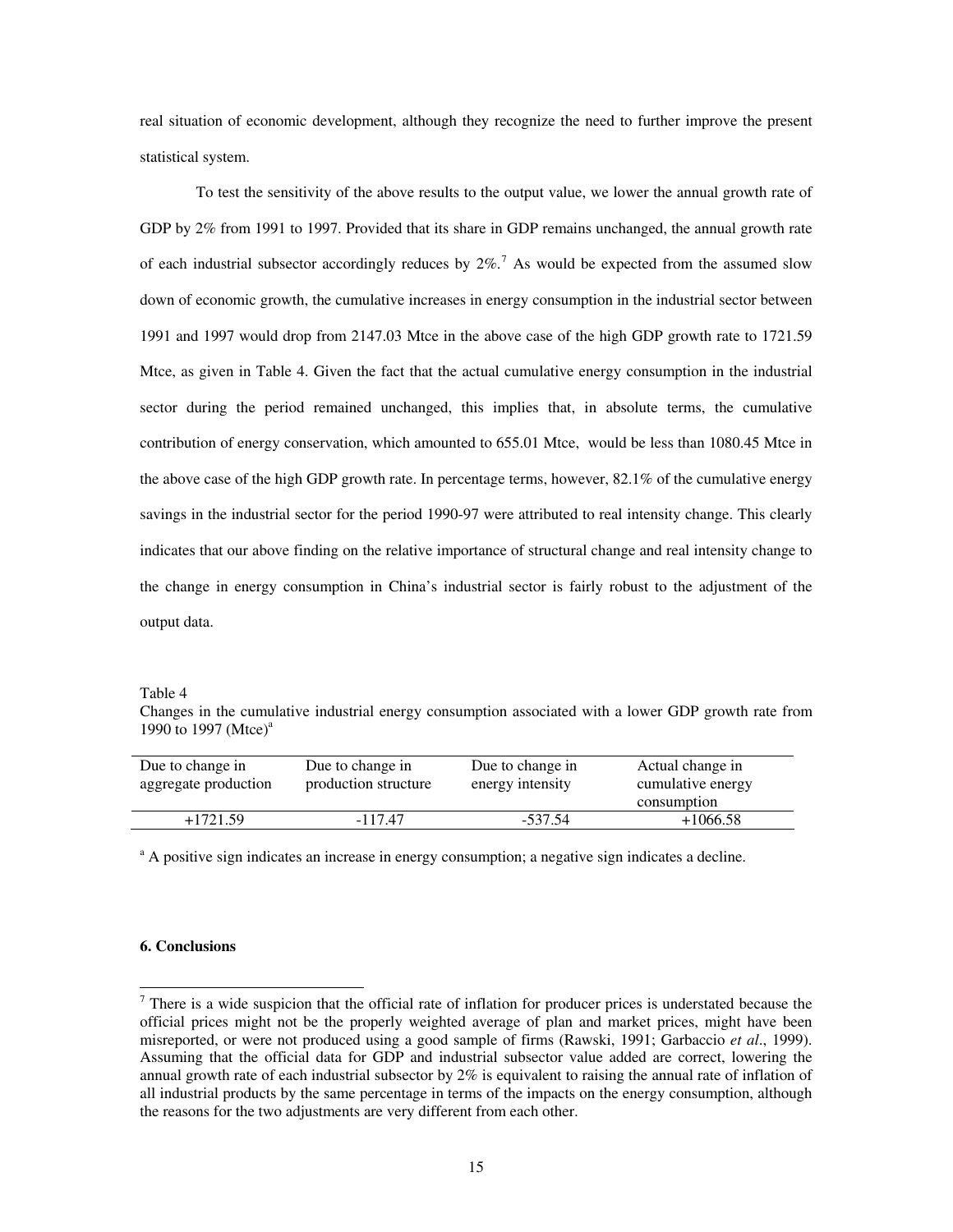By implementing a series of policies and measures towards energy conservation, China has cut its energy consumption per unit of GDP by about three quarters since 1980 (or in half since 1990). In the literature of examining the causes of this fall in energy use in the 1980s, however, there seems to be dissenting view. Some analysts believe that such a fall has been attributed mainly to the decline in real energy intensity, whereas others think that structural shifts away from more energy-intensive industrial subsectors to less energy-intensive industrial ones have been the major causal factor.

 Based on the data sets of value added and end-use energy consumption for the 29 industrial subsectors and using our proposed decomposition method of giving no residual, we have examined this disagreement by investigating the relative importance of structural change and real intensity change to the change in energy consumption in China's industrial sector in the 1990s. Our results show that 88% of the cumulative energy savings in the industrial sector for the period 1990-97 were attributed to real intensity change, with about 80% of such savings from the four chief energy using subsectors (i.e., ferrous metals, chemicals, nonmental mineral products and machinery). Because this study and the cited studies for the 1980s all use data at roughly the 2-digit industry classification level, this dominant role of intensity change clearly indicates that the trend of real energy intensity declines in the 1980s at the 2-digit level was still maintained in the 1990s.

 Finally, to test the robustness of the above conclusion, we have lowered the annual growth rate of each industrial subsector by 2% in line with the belief that the growth rate of China's GDP may be overestimated. It is clear from this sensitivity analysis that our conclusion that the major contributor to the decline in industrial energy use in the 1990s was the decline in real energy intensity does not change even if the growth slows down dramatically.

# **Acknowledgements**

 This article formed part of the presentations at the Joint Meeting of the Energy Modeling Forum and the International Energy Workshop, Stanford University, 20-22 June 2000 and at a seminar at the East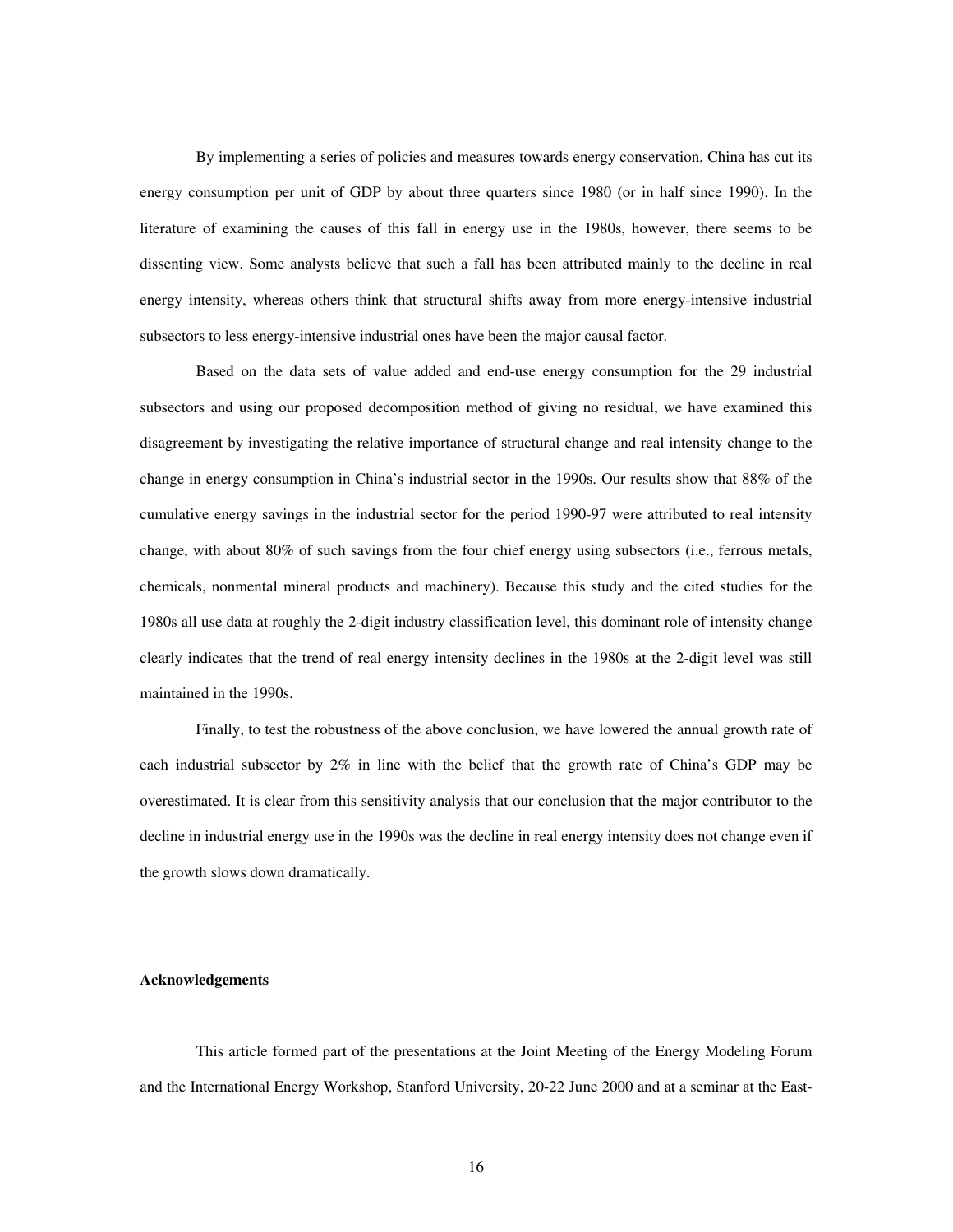West Center, Honolulu, 16 April 2001. The author would like to thank participants in the above meetings and anonymous referees for useful discussions and comments on an earlier version of the article. The views expressed here are those of the author. The author bears sole responsibility for any errors and omissions that may remain.

# **References**

- Ang, B.W. and S.Y. Lee (1994), Decomposition of Industrial Energy Consumption: Some Methodological and Application Issues, *Energy Economics*, Vol. 16, No. 2, pp. 83-92.
- Boyd, G.A., Hanson, D.A. and T. Sterner (1988), Decomposition of Changes in Energy Intensity: A Comparison of the Divisia Index and Other Methods, *Energy Economics*, Vol. 10, pp. 309-312.
- Boyd, G., McDonald, J.F., Ross, M. and D.A. Hanson (1987), Separating the Changing Composition of US Manufacturing Production from Energy Efficiency Improvements: A Divisia Index Approach, *Energy Journal*, Vol. 8, No. 2, pp. 77-96.
- Garbaccio, R.F., Ho, M.S. and D.W. Jorgenson (1999), Why Has the Energy-Output Ratio Fallen in China?, *Energy Journal*, Vol. 20, No. 3, pp. 63-91.
- Holz, C.A. and Y. Lin (2001), The 1997-1998 Break in Industrial Statistics: Facts and Appraisal, *China Economic Review*, Vol. 12, No. 4, pp. 303-316.
- Howarth, R.B., Schipper, L., Duerr, P.A. and S. Strøm (1991), Manufacturing Energy Use in Eight OECD Countries: Decomposing the Impacts of Changes in Output, Industry Structure and Energy Intensity, *Energy Economics*, Vol. 13, pp. 135-142.
- Huang, J.P. (1993), Industrial Energy Use and Structural Change: A Case Study of the People's Republic of China, *Energy Economics*, Vol. 15, pp. 131-136.
- Kambara, T. (1992), The Energy Situation in China, *China Quarterly,* No. 131, pp. 608-636.
- Keidel, A. (2001), China's GDP Expenditure Accounts, *China Economic Review*, Vol. 12, No. 4, pp. 355- 367.
- Lin, X. and K.R. Polenske (1995), Input-Output Anatomy of China's Energy Use Changes in the 1980s, *Economic Systems Research*, Vol. 7, No. 1, pp. 67-84.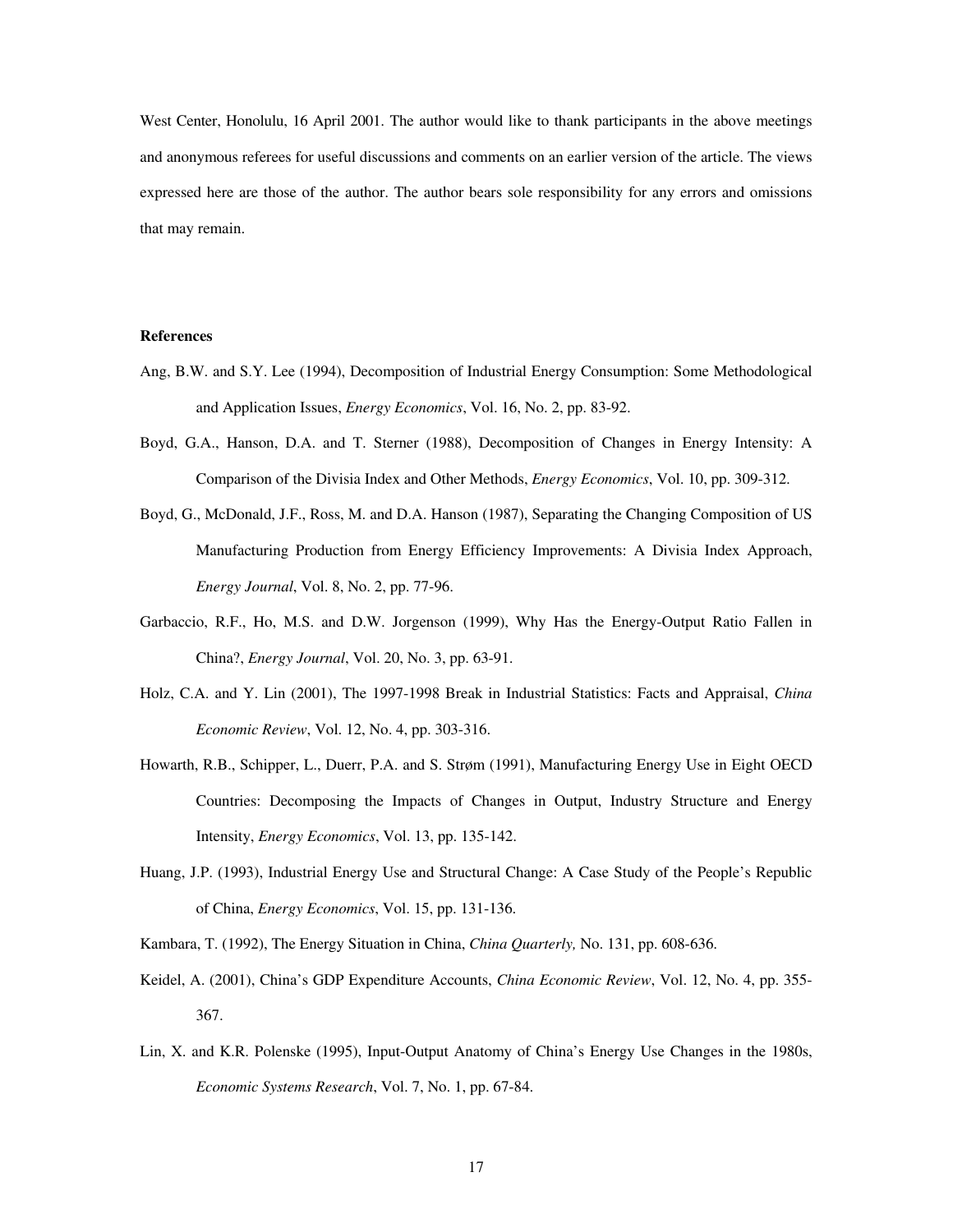- Liu, X.Q., Ang, B.W. and H.L. Ong (1992), The Application of the Divisia Index to the Decomposition of Changes in Industrial Energy Consumption, *Energy Journal*, Vol. 13, No. 4, pp. 161-177.
- Maddison, A. (1997), *Measuring Chinese Economic Growth and Levels of Performance,* Organisation for Economic Co-operation and Development, Paris.
- Neary, J.P. and K.W.S. Roberts (1980), The Theory of Household Behaviour under Rationing, *European Economic Review,* Vol. 13, pp. 25-42.
- Park, S.H. (1992), Decomposition of Industrial Energy Consumption: An Alternative Method, *Energy Economics*, Vol. 14, pp. 265-270.
- Rawski, T. G. (1991), How Fast Has Chinese Industry Grown?, Research Paper Series No. 7, Socialist Economics Reform Unit, Country Economics Department, World Bank, Washington, DC.
- Rawski, T. G. (2001), What Is Happening to China's GDP Statistics?, *China Economic Review*, Vol. 12, No. 4, pp. 347-354.
- Sinton, J.E. (2001), Accuracy and Reliability of China's Energy Statistics, *China Economic Review*, Vol. 12, No. 4, pp. 373-383.
- Sinton, J.E. and M.D. Levine (1994), Changing Energy Intensity in Chinese Industry: The Relative Importance of Structural Shift and Intensity Change, *Energy Policy*, Vol. 22, pp. 239-255.
- Smil, V. (1990), China's Energy, Report Prepared for the U.S. Congress, Office of Technology Assessment, Washington, DC.
- State Statistical Bureau (1992), *China Energy Statistical Yearbook 1991*, China Statistical Publishing House, Beijing.
- State Statistical Bureau (1993, 1998a), *China Industrial Economic Statistical Yearbook*, China Statistical Publishing House, Beijing.
- State Statistical Bureau (1994, 1995, 1996, 1998c, 2002), *China Statistical Yearbook*, China Statistical Publishing House, Beijing.
- State Statistical Bureau (1998b), *China Energy Statistical Yearbook 1991-1996*, China Statistics Press, Beijing.
- State Statistical Bureau (2001), *China Energy Statistical Yearbook 1997-1999*, China Statistical Publishing House, Beijing.